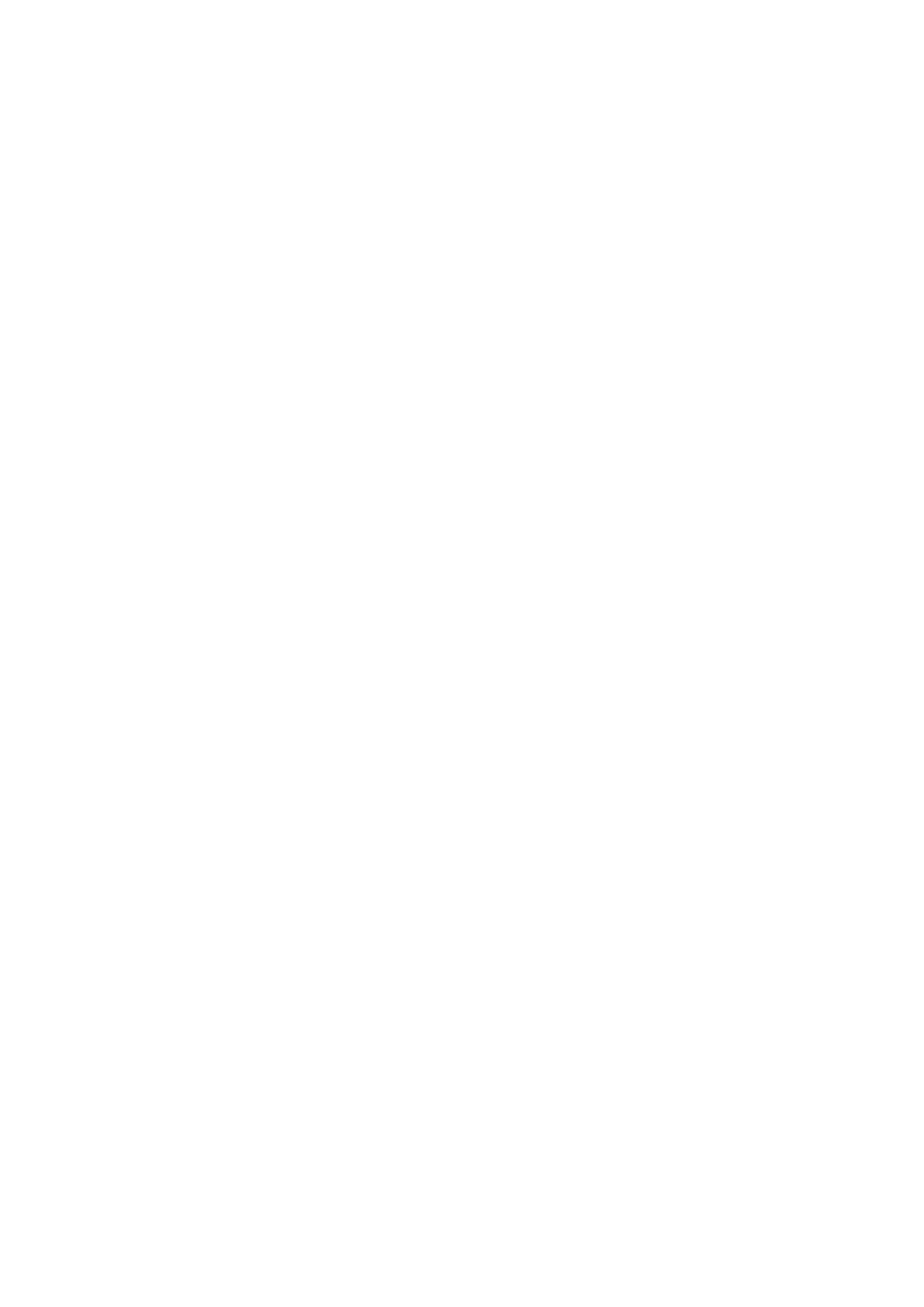These Financial Regulations were adopted by the Council at its Meeting held on May 15<sup>th</sup> 2019

#### <span id="page-2-0"></span>**1. GENERAL**

- 1.1. These financial regulations govern the conduct of financial management by the council and may only be amended or varied by resolution of the council. Financial regulations are one of the council's three governing policy documents providing procedural guidance for members and officers. Financial regulations must be observed in conjunction with the council's standing orders<sup>1</sup> and any individual financial regulations relating to contracts.
- 1.2. The council is responsible in law for ensuring that its financial management is adequate and effective and that the council has a sound system of internal control which facilitates the effective exercise of the council's functions, including arrangements for the management of risk.
- 1.3. The council's accounting control systems must include measures:
	- for the timely production of accounts;
	- that provide for the safe and efficient safeguarding of public money;
	- to prevent and detect inaccuracy and fraud; and
	- identifying the duties of officers.
- 1.4. These financial regulations demonstrate how the council meets these responsibilities and requirements.
- 1.5. At least once a year, prior to approving the Annual Governance Statement, the council must review the effectiveness of its system of internal control which shall be in accordance with proper practices.
- 1.6. Deliberate or wilful breach of these Regulations by an employee may give rise to disciplinary proceedings.
- 1.7. Members of Council are expected to follow the instructions within these Regulations and not to entice employees to breach them. Failure to follow instructions within these Regulations brings the office of councillor into disrepute.
- 1.8. The Responsible Financial Officer (RFO) holds a statutory office to be appointed by the council. The Clerk has been appointed as RFO for this council and these regulations will apply accordingly.
- 1.9. The RFO;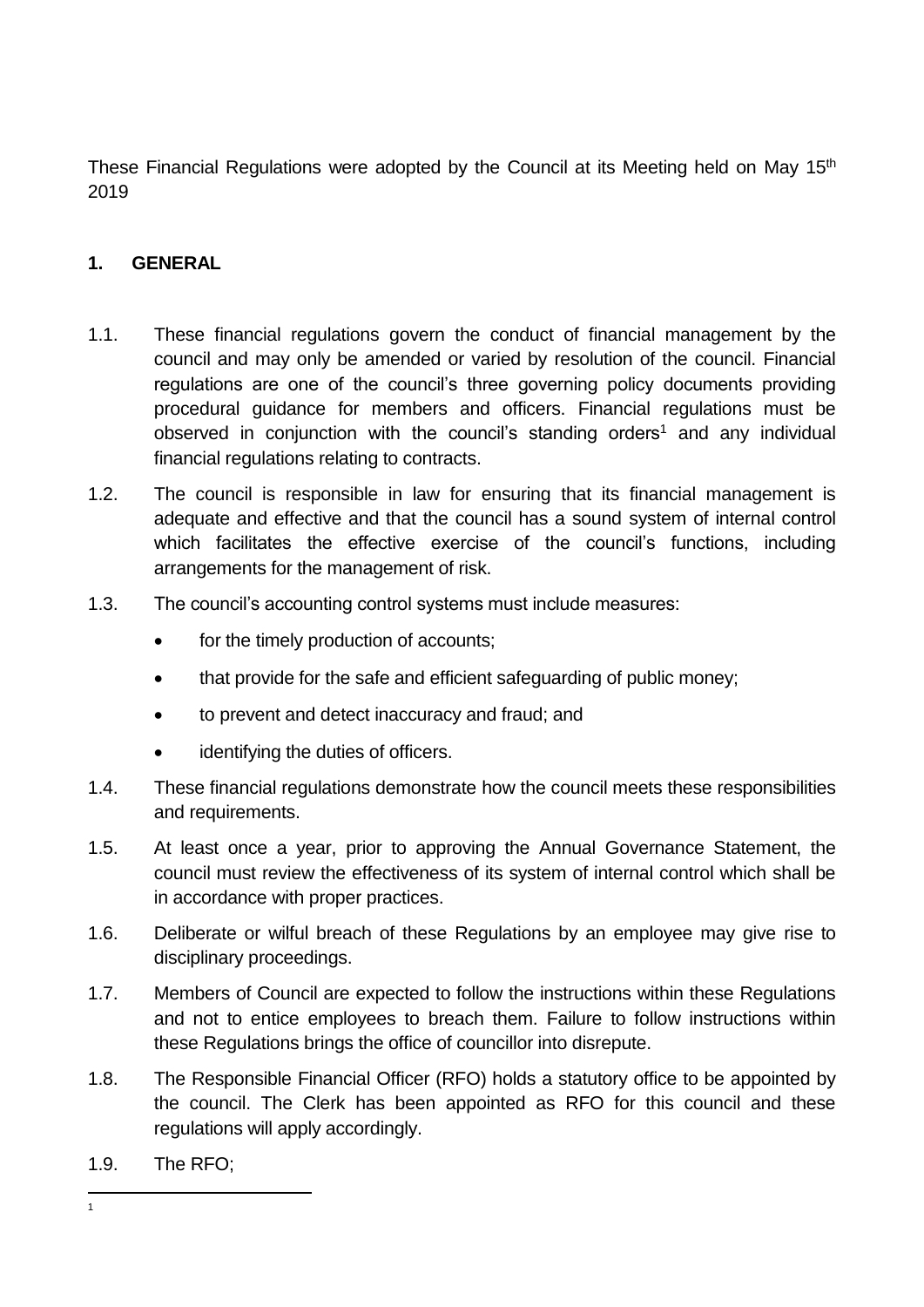- acts under the policy direction of the council;
- administers the council's financial affairs in accordance with all Acts, Regulations and proper practices;
- determines on behalf of the council its accounting records and accounting control systems;
- ensures the accounting control systems are observed;
- maintains the accounting records of the council up to date in accordance with proper practices;
- assists the council to secure economy, efficiency and effectiveness in the use of its resources; and
- produces financial management information as required by the council.
- 1.10. The accounting records determined by the RFO shall be sufficient to show and explain the council's transactions and to enable the RFO to ensure that any income and expenditure account and statement of balances, or record of receipts and payments and additional information, as the case may be, or management information prepared for the council from time to time comply with the Accounts and Audit Regulations.
- 1.11. The accounting records determined by the RFO shall in particular contain:
	- entries from day to day of all sums of money received and expended by the council and the matters to which the income and expenditure or receipts and payments account relate;
	- a record of the assets and liabilities of the council; and
	- wherever relevant, a record of the council's income and expenditure in relation to claims made, or to be made, for any contribution, grant or subsidy.
- 1.12. The accounting control systems determined by the RFO shall include:
	- procedures to ensure that the financial transactions of the council are recorded as soon as reasonably practicable and as accurately and reasonably as possible;
	- procedures to enable the prevention and detection of inaccuracies and fraud and the ability to reconstruct any lost records;
	- identification of the duties of officers dealing with financial transactions and division of responsibilities of those officers in relation to significant transactions;
	- procedures to ensure that non-collectable amounts, including any bad debts are not submitted to the council for approval to be written off except with the approval of the RFO and that the approvals are shown in the accounting records; and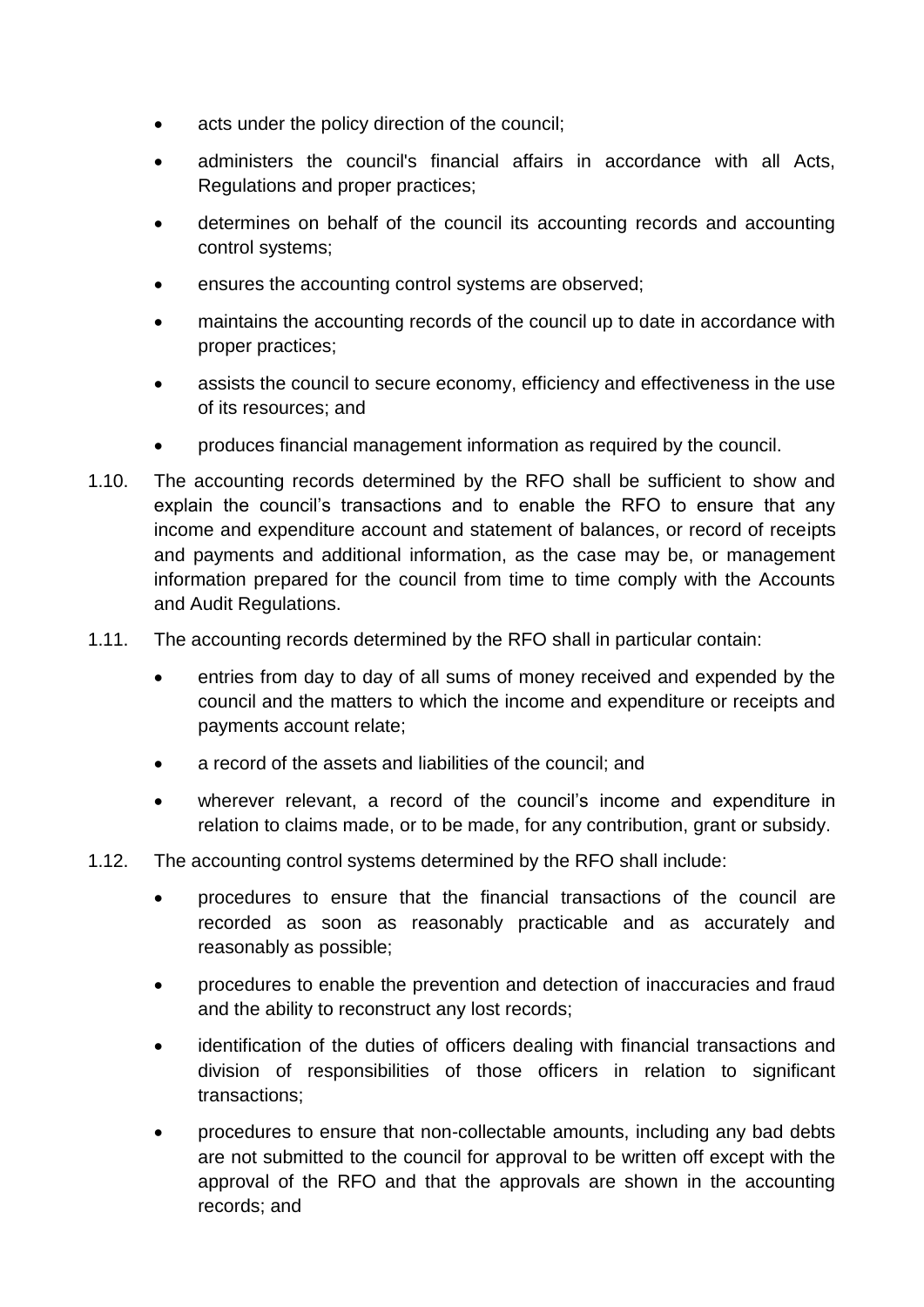- measures to ensure that risk is properly managed.
- 1.13. The council is not empowered by these Regulations or otherwise to delegate certain specified decisions. In particular any decision regarding:
	- setting the final budget or the precept (council tax requirement);
	- approving accounting statements;
	- approving an annual governance statement;
	- borrowing;
	- writing off bad debts:
	- declaring eligibility for the General Power of Competence; and
	- addressing recommendations in any report from the internal or external auditors,

shall be a matter for the full council only.

- 1.14. In addition, the council must:
	- determine and keep under regular review the bank mandate for all council bank accounts;
	- approve any grant or a single commitment in excess of £6,000; and
	- in respect of the annual salary for any employee have regard to recommendations about annual salaries of employees made by the relevant committee in accordance with its terms of reference.
- 1.15. In these financial regulations, references to the Accounts and Audit Regulations or 'the regulations' shall mean the regulations issued under the provisions of section 27 of the Audit Commission Act 1998, or any superseding legislation, and then in force unless otherwise specified.

In these financial regulations the term 'proper practice' or 'proper practices' shall refer to guidance issued in *Governance and Accountability for Local Councils - a Practitioners' Guide (England)* issued by the Joint Practitioners Advisory Group (JPAG), available from the websites of NALC and the Society for Local Council Clerks (SLCC).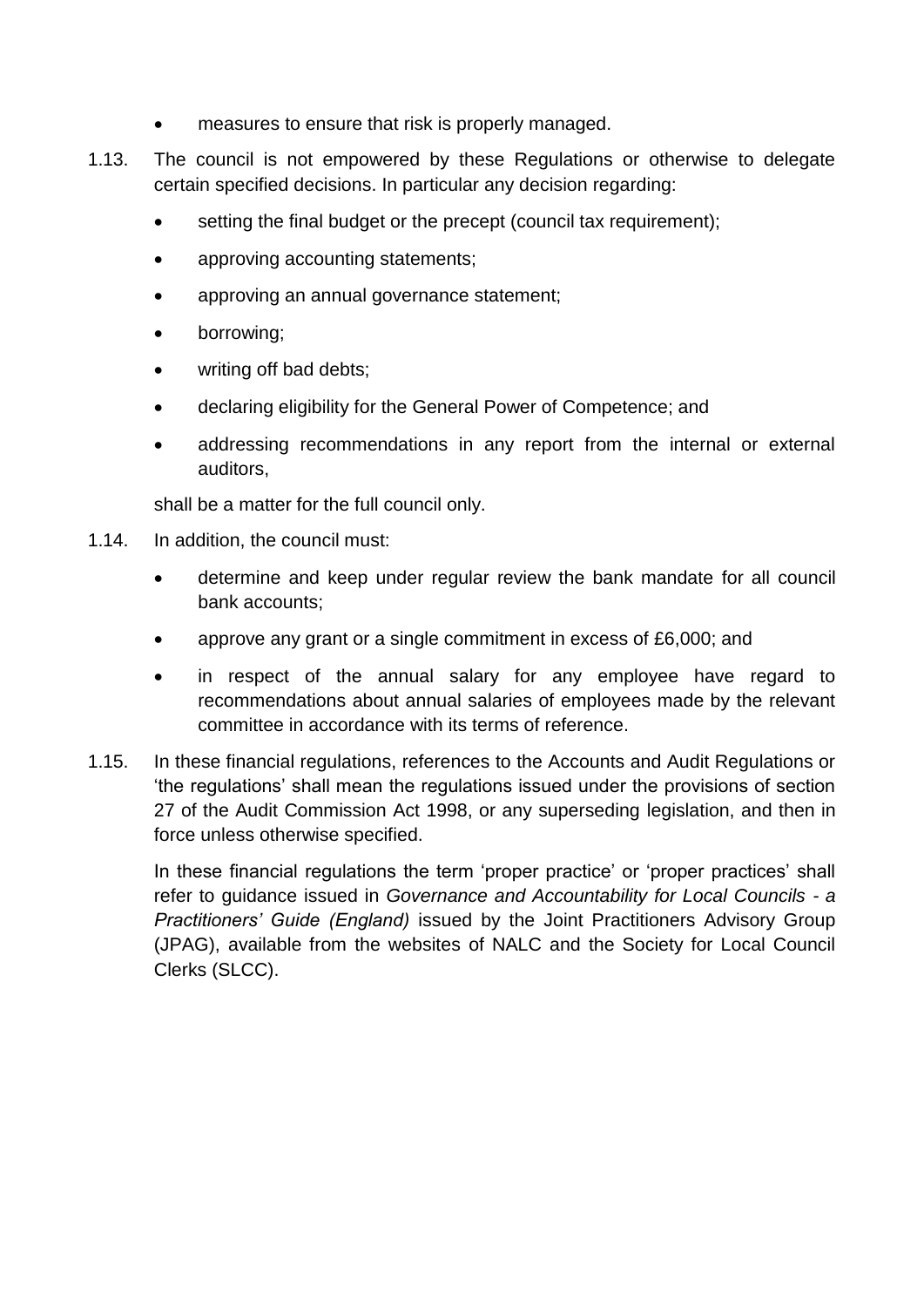# <span id="page-5-0"></span>**2. ACCOUNTING AND AUDIT (INTERNAL AND EXTERNAL)**

- 2.1. All accounting procedures and financial records of the council shall be determined by the RFO in accordance with the Accounts and Audit Regulations, appropriate guidance and proper practices.
- 2.2. On a regular basis, at least once in each quarter, and at each financial year end, a member other than the Chairman [or a cheque signatory] shall be appointed to verify bank reconciliation's (for all accounts) produced by the RFO. The member shall sign the reconciliation's and the original bank statements (or similar document) as evidence of verification. This activity shall on conclusion be reported, including any exceptions, to and noted by the council [Finance Committee].
- 2.3. The RFO shall complete the annual statement of accounts, annual report, and any related documents of the council contained in the Annual Return (as specified in proper practices) as soon as practicable after the end of the financial year and having certified the accounts shall submit them and report thereon to the council within the timescales set by the Accounts and Audit Regulations.
- 2.4. The council shall ensure that there is an adequate and effective system of internal audit of its accounting records, and of its system of internal control in accordance with proper practices. Any officer or member of the council shall make available such documents and records as appear to the council to be necessary for the purpose of the audit and shall, as directed by the council, supply the RFO, internal auditor, or external auditor with such information and explanation as the council considers necessary for that purpose.
- 2.5. The internal auditor shall be appointed by and shall carry out the work in relation to internal controls required by the council in accordance with proper practices.
- 2.6. The internal auditor shall:
	- be competent and independent of the financial operations of the council;
	- report to council in writing, or in person, on a regular basis with a minimum of one annual written report during each financial year;
	- to demonstrate competence, objectivity and independence, be free from any actual or perceived conflicts of interest, including those arising from family relationships; and
	- have no involvement in the financial decision making, management or control of the council.
- 2.7. Internal or external auditors may not under any circumstances:
	- perform any operational duties for the council:
	- initiate or approve accounting transactions; or
	- direct the activities of any council employee, except to the extent that such employees have been appropriately assigned to assist the internal auditor.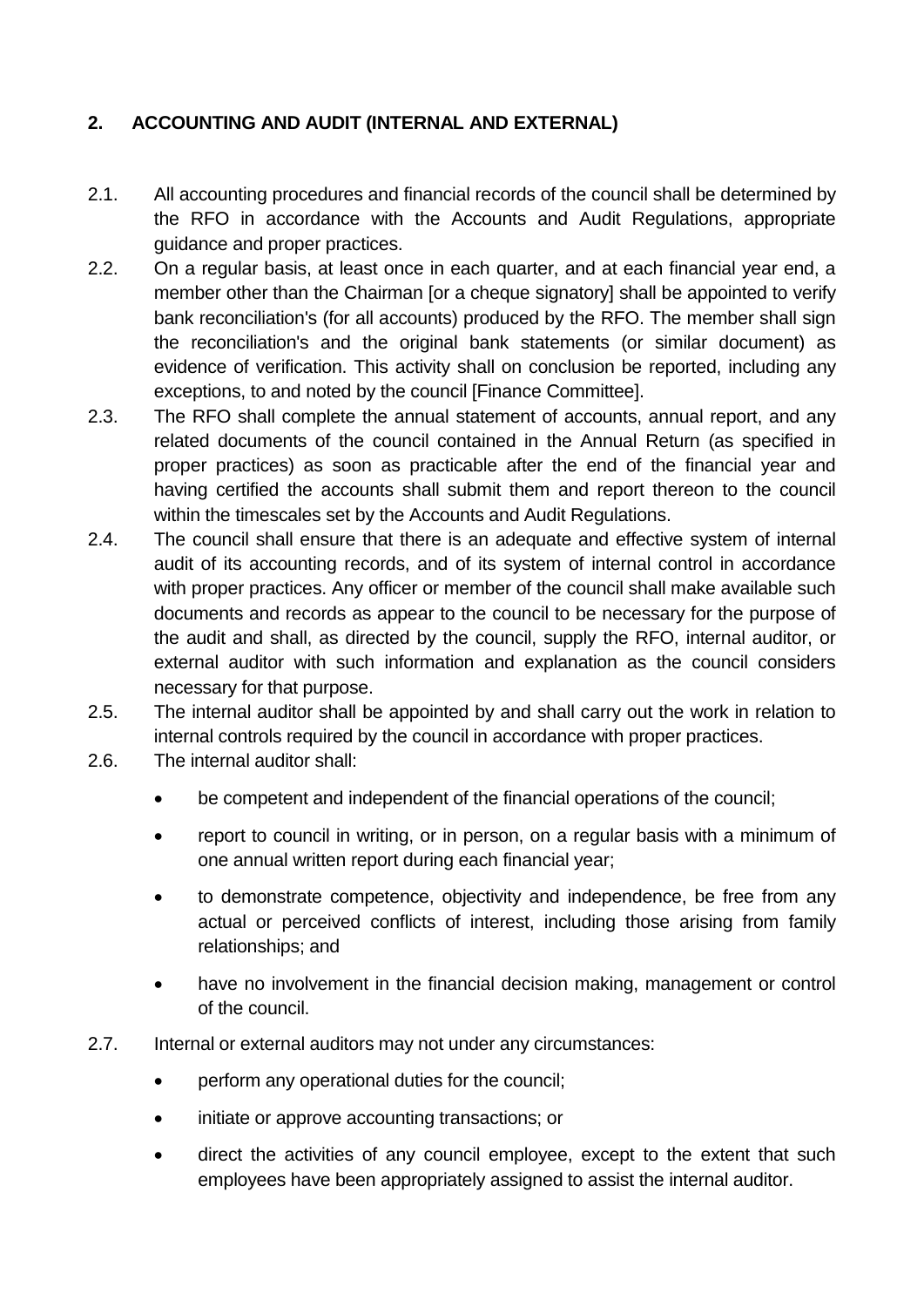- 2.8. For the avoidance of doubt, in relation to internal audit the terms 'independent' and 'independence' shall have the same meaning as is described in proper practices.
- 2.9. The RFO shall make arrangements for the exercise of electors' rights in relation to the accounts including the opportunity to inspect the accounts, books, and vouchers and display or publish any notices and statements of account required by Audit Commission Act 1998, or any superseding legislation, and the Accounts and Audit Regulations.
- 2.10. The RFO shall, without undue delay, bring to the attention of all councillors any correspondence or report from internal or external auditors.

# <span id="page-6-0"></span>**3. ANNUAL ESTIMATES (BUDGET) AND FORWARD PLANNING**

- 3.1. Each committee (if any) shall review its three year forecast of revenue and capital receipts and payments. Having regard to the forecast, it shall thereafter formulate and submit proposals for the following financial year to the council not later than the end of [November] each year including any proposals for revising the forecast.
- 3.2. The RFO must each year, by no later than December, prepare detailed estimates of all receipts and payments including the use of reserves and all sources of funding for the following financial year in the form of a budget to be considered by the finance committee or the full council.
- 3.3. The council shall consider annual budget proposals in relation to the council's three year forecast of revenue and capital receipts and payments including recommendations for the use of reserves and sources of funding and update the forecast accordingly.
- 3.4. The council shall fix the precept (council tax requirement), and relevant basic amount of council tax to be levied for the ensuing financial year not later than by the end of January each year. If a revision to the demand is required it will be issued to the billing authority no later than March 1<sup>st</sup>. The RFO shall issue the precept to the billing authority and shall supply each member with a copy of the approved annual budget.
- 3.5. The approved annual budget shall form the basis of financial control for the ensuing year.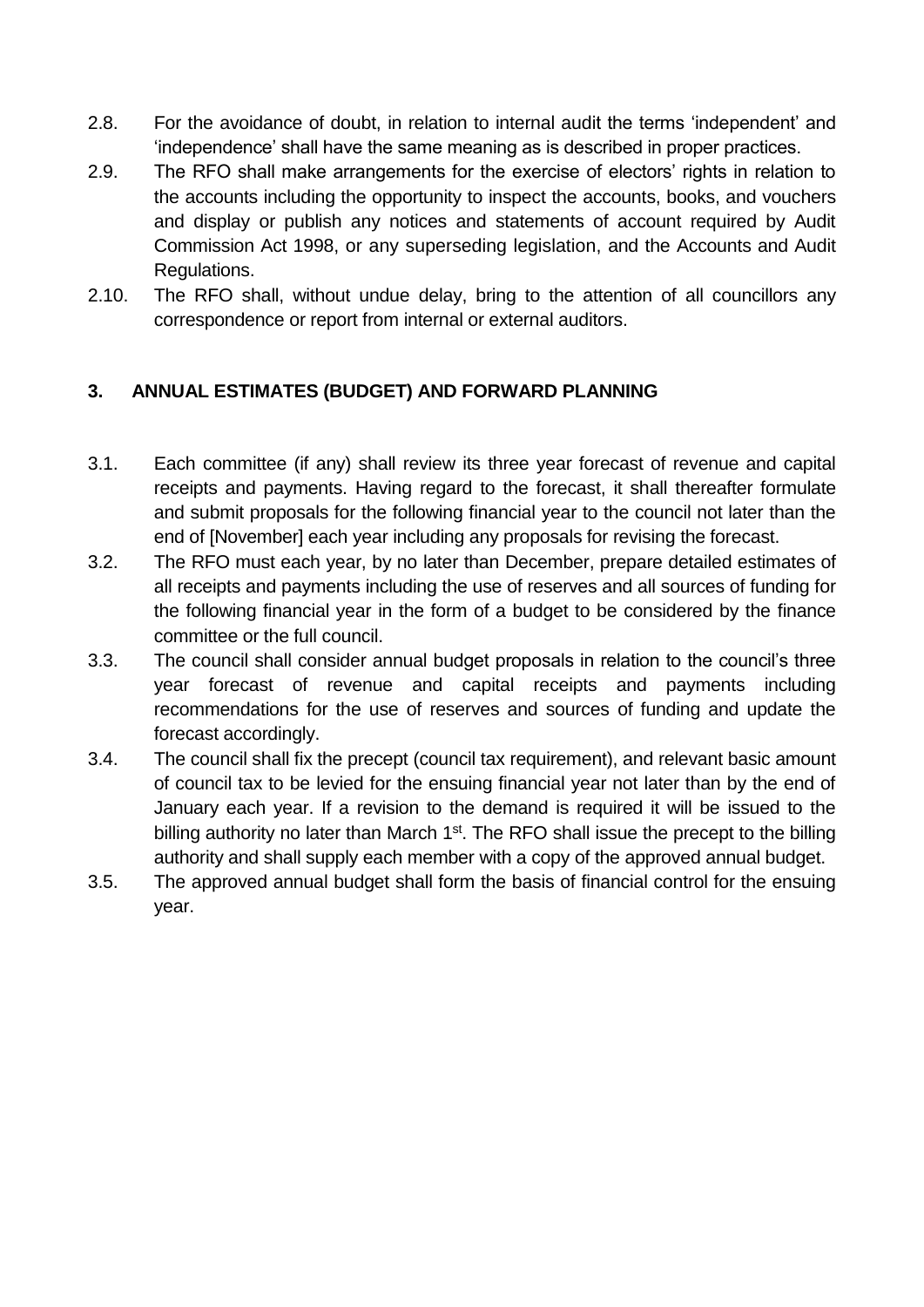# <span id="page-7-0"></span>**4. BUDGETARY CONTROL AND AUTHORITY TO SPEND**

- 4.1. Expenditure on revenue items may be authorised up to the amounts included for that class of expenditure in the approved budget. This authority is to be determined by:
	- the council for all items over [£5,000];
	- a duly delegated committee of the council for items over [£500]; or
	- the Clerk, in conjunction with Chairman of Council or Chairman of the appropriate committee, for any items below [£500].

Such authority is to be evidenced by a minute or by an authorisation slip duly signed by the Clerk, and where necessary also by the appropriate Chairman.

Contracts may not be disaggregated to avoid controls imposed by these regulations.

- 4.2. No expenditure may be authorised that will exceed the amount provided in the revenue budget for that class of expenditure other than by resolution of the council, or duly delegated committee. During the budget year and with the approval of council having considered fully the implications for public services, unspent and available amounts may be moved to other budget headings or to an earmarked reserve as appropriate ('virement').
- 4.3. Unspent provisions in the revenue or capital budgets for completed projects shall not be carried forward to a subsequent year.
- 4.4. The salary budgets are to be reviewed at least annually in December for the following financial year and such review shall be evidenced by a hard copy schedule signed by the Clerk and the Chairman of Council or relevant committee. The RFO will inform committees of any changes impacting on their budget requirement for the coming year in good time.
- 4.5. In cases of extreme risk to the delivery of council services, the clerk may authorise revenue expenditure on behalf of the council which in the clerk's judgement it is necessary to carry out. Such expenditure includes repair, replacement or other work, whether or not there is any budgetary provision for the expenditure, subject to a limit of £1,000. The Clerk shall report such action to the chairman as soon as possible and to the council as soon as practicable thereafter.
- 4.6. No expenditure shall be authorised in relation to any capital project and no contract entered into or tender accepted involving capital expenditure unless the council is satisfied that the necessary funds are available and the requisite borrowing approval has been obtained.
- 4.7. All capital works shall be administered in accordance with the council's standing orders and financial regulations relating to contracts.
- 4.8. The RFO shall regularly provide the council with a statement of receipts and payments to date under each head of the budgets, comparing actual expenditure to the appropriate date against that planned as shown in the budget. These statements are to be prepared at least at the end of each financial quarter and shall show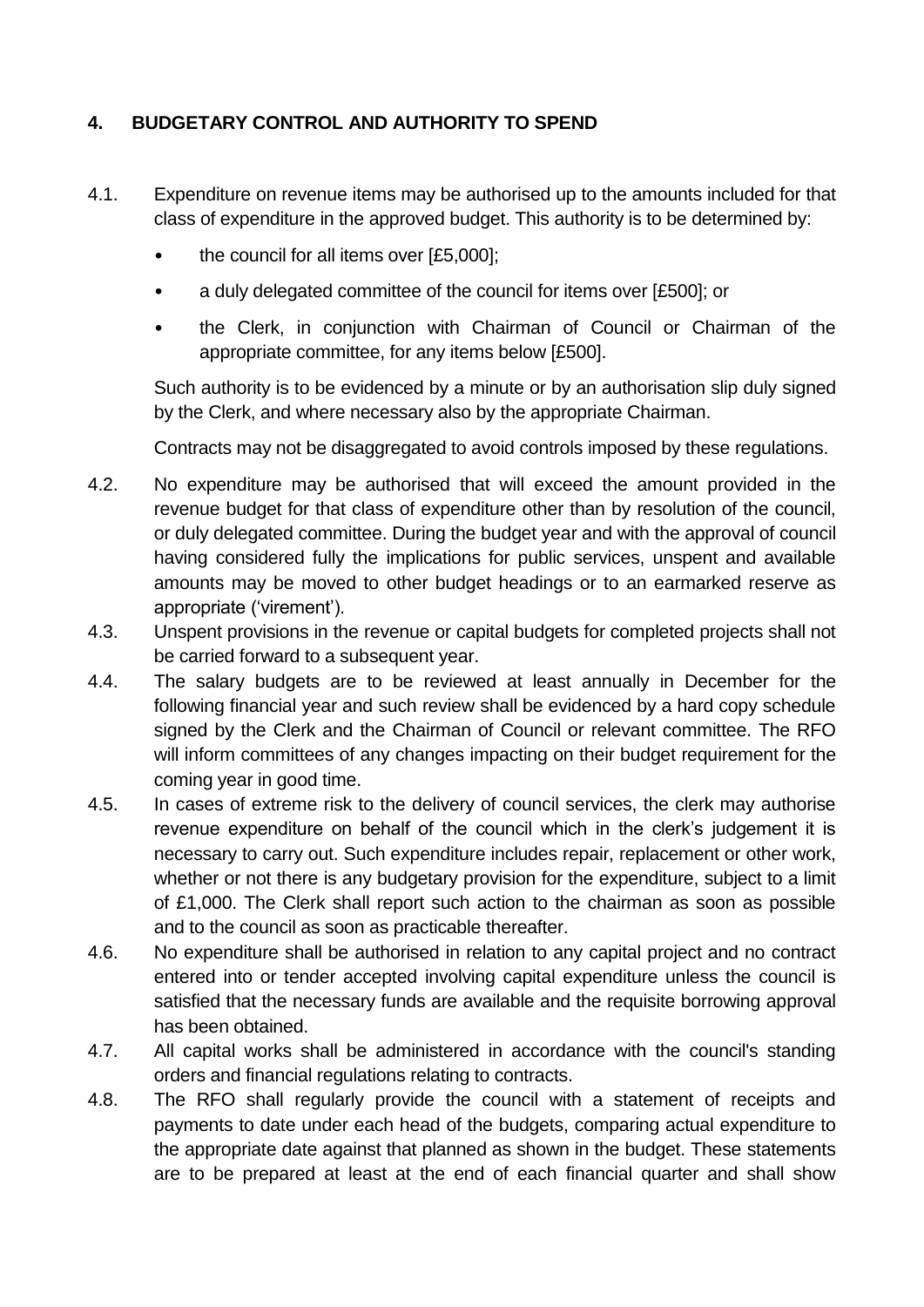explanations of material variances. For this purpose "material" shall be in excess of £500 or 15% of the budget.

4.9. Changes in earmarked reserves shall be approved by council as part of the budgetary control process.

#### <span id="page-8-0"></span>**5. BANKING ARRANGEMENTS AND AUTHORISATION OF PAYMENTS**

- 5.1. The council's banking arrangements, including the bank mandate, shall be made by the RFO and approved by the council; banking arrangements may not be delegated to a committee. They shall be regularly reviewed for safety and efficiency. [The council shall seek credit references in respect of members or employees who act as signatories.1
- 5.2. The RFO shall prepare a schedule of payments requiring authorisation, forming part of the Agenda for the Meeting and, together with the relevant invoices, present the schedule to council [or finance committee]. The council / committee shall review the schedule for compliance and, having satisfied itself shall authorise payment by a resolution of the council [or finance committee]. The approved schedule shall be ruled off and initialled by the Chairman of the Meeting. A detailed list of all payments shall be disclosed within or as an attachment to the minutes of the meeting at which payment was authorised. Personal payments (including salaries, wages, expenses and any payment made in relation to the termination of a contract of employment) may be summarised to remove public access to any personal information.
- 5.3. All invoices for payment shall be examined, verified and certified by the RFO to confirm that the work, goods or services to which each invoice relates has been received, carried out, examined and represents expenditure previously approved by the council.
- 5.4. The RFO shall examine invoices for arithmetical accuracy and analyse them to the appropriate expenditure heading. The RFO shall take all steps to pay all invoices submitted, and which are in order, at the next available council for Finance Committee] meeting.
- 5.5. The Clerk and RFO shall have delegated authority to authorise the payment of items only in the following circumstances:
	- a) If a payment is necessary to avoid a charge to interest under the Late Payment of Commercial Debts (Interest) Act 1998, and the due date for payment is before the next scheduled Meeting of council, where the Clerk and RFO certify that there is no dispute or other reason to delay payment, provided that a list of such payments shall be submitted to the next appropriate meeting of council [or finance committee];
	- b) An expenditure item authorised under 5.6 below (continuing contracts and obligations) provided that a list of such payments shall be submitted to the next appropriate meeting of council [or finance committee]; or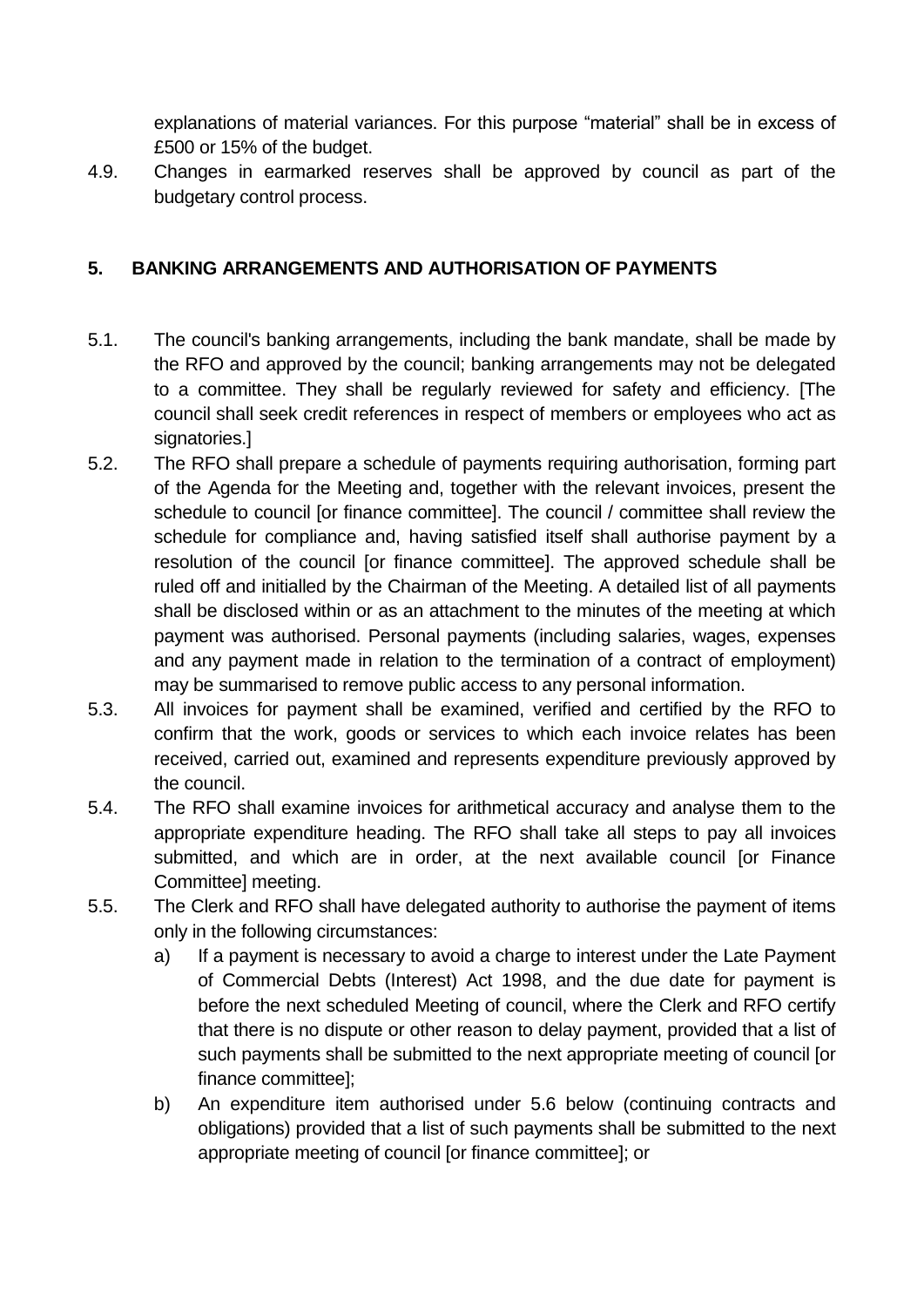- c) fund transfers within the councils banking arrangements up to the sum of [£10,000], provided that a list of such payments shall be submitted to the next appropriate meeting of council [or finance committee].
- 5.6. For each financial year the Clerk and RFO shall draw up a list of due payments which arise on a regular basis as the result of a continuing contract, statutory duty, or obligation (such as but not exclusively) Salaries, PAYE and NI, Superannuation Fund and regular maintenance contracts and the like for which council [,or a duly authorised committee,] may authorise payment for the year provided that the requirements of regulation 4.1 (Budgetary Controls) are adhered to, provided also that a list of such payments shall be submitted to the next appropriate meeting of council [or Finance Committee].
- 5.7. A record of regular payments made under 5.6 above shall be drawn up and be signed by two members on each and every occasion when payment is authorised thus controlling the risk of duplicated payments being authorised and / or made.
- 5.8. In respect of grants a duly authorised committee shall approve expenditure within any limits set by council and in accordance with any policy statement approved by council. Any Revenue or Capital Grant in excess of £5,000 shall before payment, be subject to ratification by resolution of the council.
- 5.9. Members are subject to the Code of Conduct that has been adopted by the council and shall comply with the Code and Standing Orders when a decision to authorise or instruct payment is made in respect of a matter in which they have a disclosable pecuniary or other interest, unless a dispensation has been granted.
- 5.10. The council will aim to rotate the duties of members in these Regulations so that onerous duties are shared out as evenly as possible over time.
- 5.11. Any changes in the recorded details of suppliers, such as bank account records, shall be approved in writing by a Member.

# <span id="page-9-0"></span>**6. INSTRUCTIONS FOR THE MAKING OF PAYMENTS**

- 6.1. The council will make safe and efficient arrangements for the making of its payments.
- 6.2. Following authorisation under Financial Regulation 5 above, the council, a duly delegated committee or, if so delegated, the Clerk or RFO shall give instruction that a payment shall be made.
- 6.3. All payments shall be affected by cheque or other instructions to the council's bankers, or otherwise, in accordance with a resolution of council [or duly delegated committee].
- 6.4. Cheques or orders for payment drawn on the bank account in accordance with the schedule as presented to council or committee shall be signed by [one] two member[s] of council [,and countersigned another council member,] in accordance with a resolution instructing that payment. A member who is a bank signatory, having a connection by virtue of family or business relationships with the beneficiary of a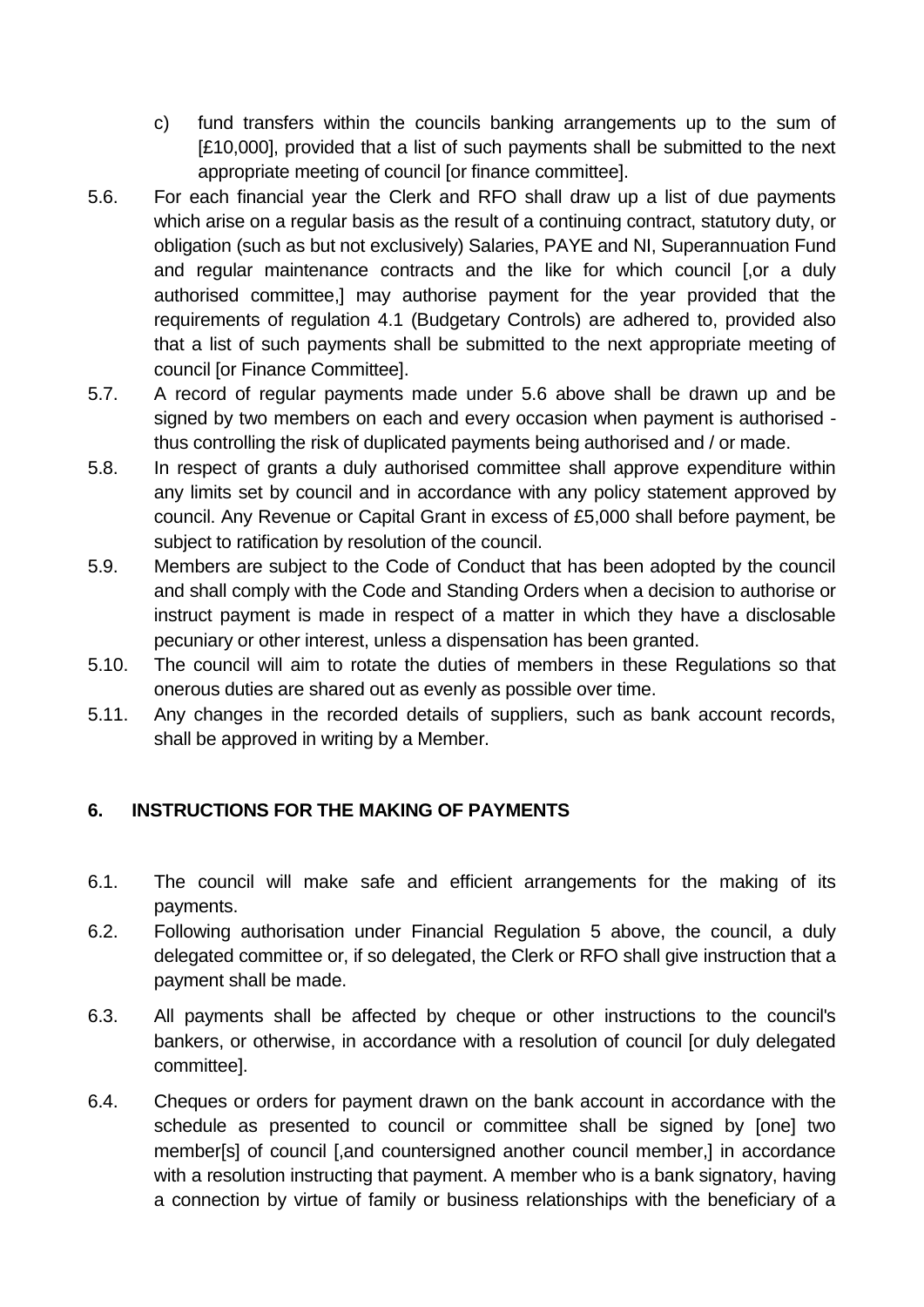payment, should not, under normal circumstances, be a signatory to the payment in question.

- 6.5. To indicate agreement of the details shown on the cheque or order for payment with the counterfoil and the invoice or similar documentation, the signatories shall each also initial the cheque counterfoil.
- 6.6. Cheques or orders for payment shall not normally be presented for signature other than at a council or committee meeting (including immediately before or after such a meeting). Any signatures obtained away from such meetings shall be reported to the council [or Finance Committee] at the next convenient meeting.
- 6.7. If thought appropriate by the council, payment for utility supplies (energy, telephone and water) and any National Non-Domestic Rates may be made by variable direct debit provided that the instructions are signed by two members and any payments are reported to council as made. The approval of the use of a variable direct debit shall be renewed by resolution of the council at least every two years.
- 6.8. If thought appropriate by the council, payment for certain items (principally salaries) may be made by banker's standing order provided that the instructions are signed, or otherwise evidenced by two members are retained and any payments are reported to council as made. The approval of the use of a banker's standing order shall be renewed by resolution of the council at least every two years.
- 6.9. If thought appropriate by the council, payment for certain items may be made by BACS or CHAPS methods provided that the instructions for each payment are signed, or otherwise evidenced, by two authorised bank signatories, are retained and any payments are reported to council as made. The approval of the use of BACS or CHAPS shall be renewed by resolution of the council at least every two years.
- 6.10. If thought appropriate by the council payment for certain items may be made by internet banking transfer provided evidence is retained showing which members approved the payment.
- 6.11. Where a computer requires use of a personal identification number (PIN) or other password(s), for access to the council's records on that computer, a note shall be made of the PIN and Passwords and shall be handed to and retained by the Chairman of Council in a sealed dated envelope. This envelope may not be opened other than in the presence of two other councillors. After the envelope has been opened, in any circumstances, the PIN and / or passwords shall be changed as soon as practicable. The fact that the sealed envelope has been opened, in whatever circumstances, shall be reported to all members immediately and formally to the next available meeting of the council. This will not be required for a member's personal computer used only for remote authorisation of bank payments.
- 6.12. No employee or councillor shall disclose any PIN or password, relevant to the working of the council or its bank accounts, to any person not authorised in writing by the council or a duly delegated committee.
- 6.13. Regular back-up copies of the records on any computer shall be made and shall be stored securely away from the computer in question, and preferably off site.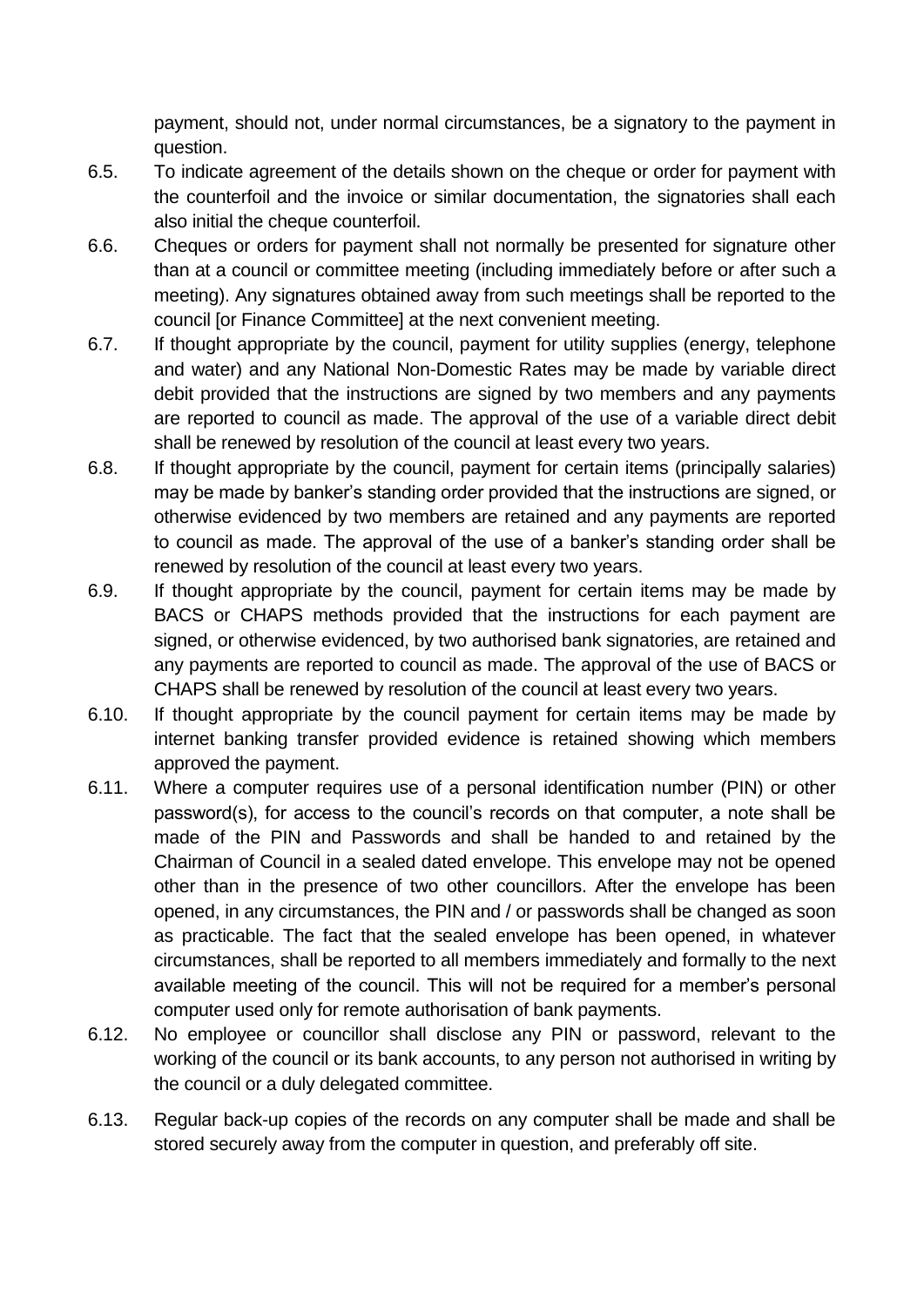- 6.14. The council, and any members using computers for the council's financial business, shall ensure that anti-virus, anti-spyware and firewall software with automatic updates, together with a high level of security, is used.
- 6.15. Where internet banking arrangements are made with any bank, the Clerk [RFO] shall be appointed as the Service Administrator. The bank mandate approved by the council shall identify a number of councillors who will be authorised to approve transactions on those accounts. The bank mandate will state clearly the amounts of payments that can be instructed by the use of the Service Administrator alone, or by the Service Administrator with a stated number of approvals.
- 6.16. Access to any internet banking accounts will be directly to the access page (which may be saved under "favourites"), and not through a search engine or e-mail link. Remembered or saved passwords facilities must not be used on any computer used for council banking work. Breach of this Regulation will be treated as a very serious matter under these regulations.
- 6.17. Changes to account details for suppliers, which are used for internet banking may only be changed on written hard copy notification by the supplier and supported by hard copy authority for change signed by [two of] the Clerk [the RFO][a member]. A programme of regular checks of standing data with suppliers will be followed.
- 6.18. Any Debit Card issued for use will be specifically restricted to the Clerk [and the RFO] and will also be restricted to a single transaction maximum value of [£500] unless authorised by council or finance committee in writing before any order is placed.
- 6.19. A pre-paid debit card may be issued to employees with varying limits. These limits will be set by the council [Finance Committee]. Transactions and purchases made will be reported to the [council] [relevant committee] and authority for topping-up shall be at the discretion of the [council] [relevant committee].
- 6.20. Any corporate credit card or trade card account opened by the council will be specifically restricted to use by the Clerk [and RFO] and shall be subject to automatic payment in full at each month-end. Personal credit or debit cards of members or staff shall not be used under any circumstances.
- 6.21. The council will not maintain any form of cash float. All cash received must be banked intact. Any payments made in cash by the Clerk [or RFO] (for example for postage or minor stationery items) shall be refunded on a regular basis, at least quarterly.

# <span id="page-11-0"></span>**7. PAYMENT OF SALARIES**

7.1. As an employer, the council shall make arrangements to meet fully the statutory requirements placed on all employers by PAYE and National Insurance legislation. The payment of all salaries shall be made in accordance with payroll records and the rules of PAYE and National Insurance currently operating, and salary rates shall be as agreed by council, or duly delegated committee.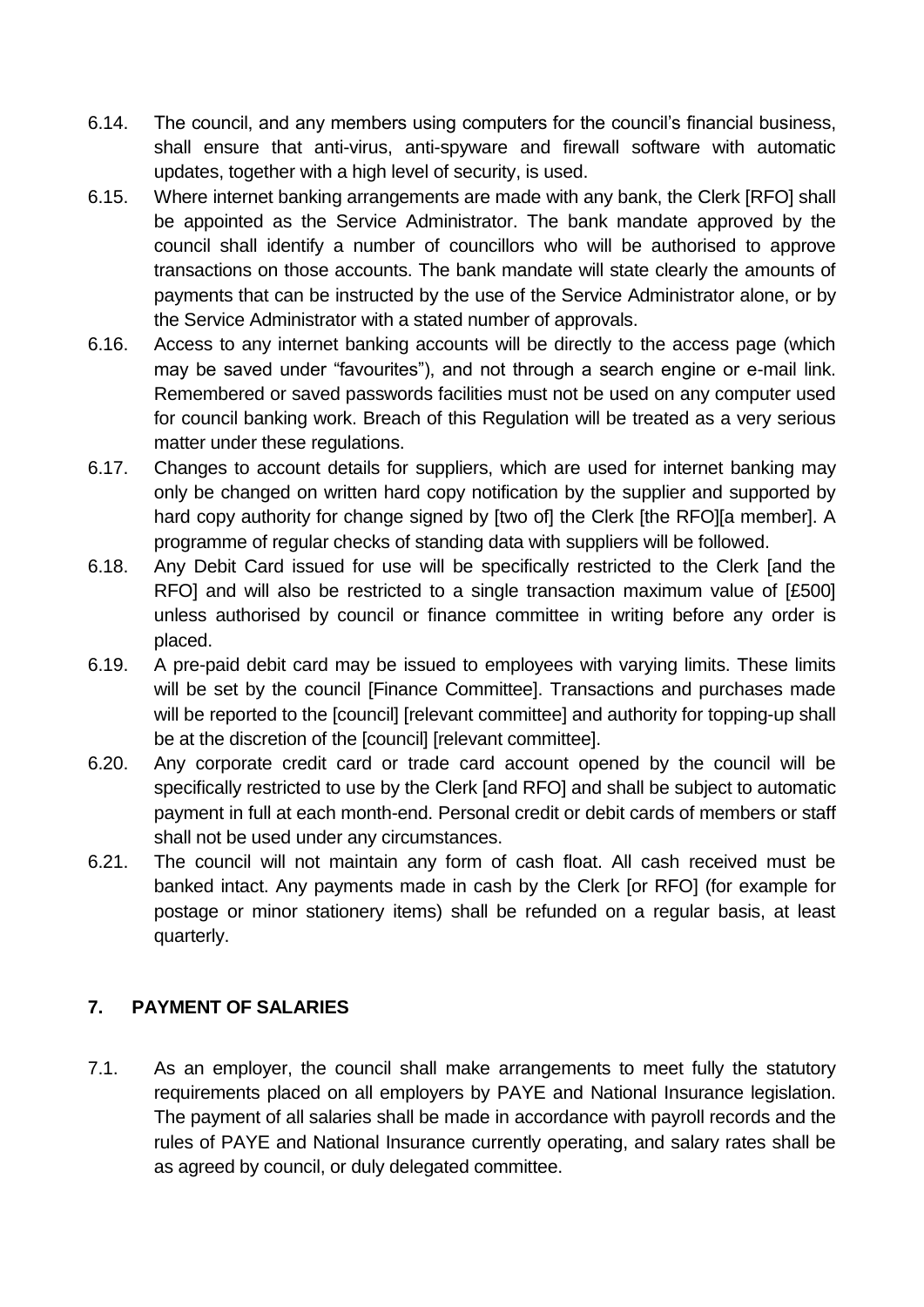- 7.2. Payment of salaries and payment of deductions from salary such as may be required to be made for tax, national insurance and pension contributions, or similar statutory or discretionary deductions must be made in accordance with the payroll records and on the appropriate dates stipulated in employment contracts, provided that each payment is reported to the next available council meeting, as set out in these regulations above.
- 7.3. No changes shall be made to any employee's pay, emoluments, or terms and conditions of employment without the prior consent of the [council] [relevant committee].
- 7.4. Each and every payment to employees of net salary and to the appropriate creditor of the statutory and discretionary deductions shall be recorded in a separate confidential record (confidential cash book). This confidential record is not open to inspection or review (under the Freedom of Information Act 2000 or otherwise) other than:
	- $\overline{a}$  by any councillor who can demonstrate a need to know;
	- $\mathbf{b}$  by the internal auditor;
	- $\mathbf{c}$  by the external auditor; or
	- d) by any person authorised under Audit Commission Act 1998, or any superseding legislation.
- 7.5. The total of such payments in each calendar month shall be reported with all other payments as made as may be required under these Financial Regulations, to ensure that only payments due for the period have actually been paid.
- 7.6. An effective system of personal performance management should be maintained for the senior officers.
- 7.7. Any termination payments shall be supported by a clear business case and reported to the council. Termination payments shall only be authorised by council.
- 7.8. Before employing interim staff the council must consider a full business case.

#### <span id="page-12-0"></span>**8. LOANS AND INVESTMENTS**

- 8.1. All borrowings shall be effected in the name of the council, after obtaining any necessary borrowing approval. Any application for borrowing approval shall be approved by Council as to terms and purpose. The application for borrowing approval, and subsequent arrangements for the loan shall only be approved by full council.
- 8.2. Any financial arrangement which does not require formal borrowing approval from the Secretary of State/Welsh Assembly Government (such as Hire Purchase or Leasing of tangible assets) shall be subject to approval by the full council. In each case a report in writing shall be provided to council in respect of value for money for the proposed transaction.
- 8.3. The council will arrange with the council's banks and investment providers for the sending of a copy of each statement of account to the Chairman of the council at the same time as one is issued to the Clerk or RFO.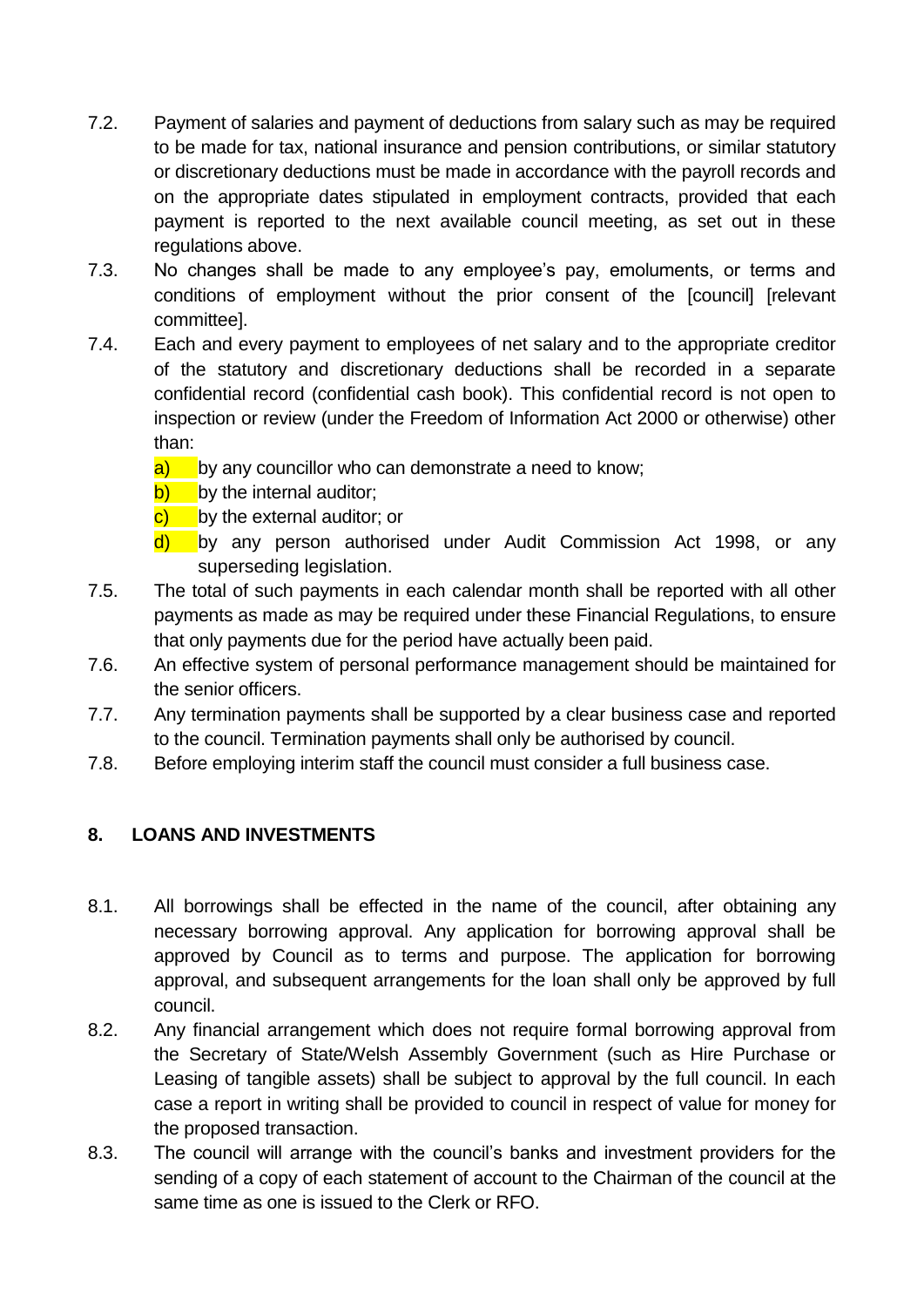- 8.4. All loans and investments shall be negotiated in the name of the council and shall be for a set period in accordance with council policy.
- 8.5. The council shall consider the need for an Investment Strategy and Policy which, if drawn up, shall be in accordance with relevant regulations, proper practices and guidance. Any Strategy and Policy shall be reviewed by the council at least annually.
- 8.6. All investments of money under the control of the council shall be in the name of the council.
- 8.7. All investment certificates and other documents relating thereto shall be retained in the custody of the RFO.
- 8.8. Payments in respect of short term or long term investments, including transfers between bank accounts held in the same bank, or branch, shall be made in accordance with Regulation 5 (Authorisation of payments) and Regulation 6 (Instructions for payments).

# <span id="page-13-0"></span>**9. INCOME**

- 9.1. The collection of all sums due to the council shall be the responsibility of and under the supervision of the RFO.
- 9.2. Particulars of all charges to be made for work done, services rendered or goods supplied shall be agreed annually by the council, notified to the RFO and the RFO shall be responsible for the collection of all accounts due to the council.
- 9.3. The council will review all fees and charges at least annually, following a report of the Clerk.
- 9.4. Any sums found to be irrecoverable and any bad debts shall be reported to the council and shall be written off in the year.
- 9.5. All sums received on behalf of the council shall be banked intact as directed by the RFO. In all cases, all receipts shall be deposited with the council's bankers with such frequency as the RFO considers necessary.
- 9.6. The origin of each receipt shall be entered on the paying-in slip.
- 9.7. Personal cheques shall not be cashed out of money held on behalf of the council.
- 9.8. The RFO shall promptly complete any VAT Return that is required. Any repayment claim due in accordance with VAT Act 1994 section 33 shall be made at least annually coinciding with the financial year end.
- 9.9. Where any significant sums of cash are regularly received by the council, the RFO shall take such steps as are agreed by the council to ensure that more than one person is present when the cash is counted in the first instance, that there is a reconciliation to some form of control such as ticket issues, and that appropriate care is taken in the security and safety of individuals banking such cash.
- 9.10. [Any income arising which is the property of a charitable trust shall be paid into a charitable bank account. Instructions for the payment of funds due from the charitable trust to the council (to meet expenditure already incurred by the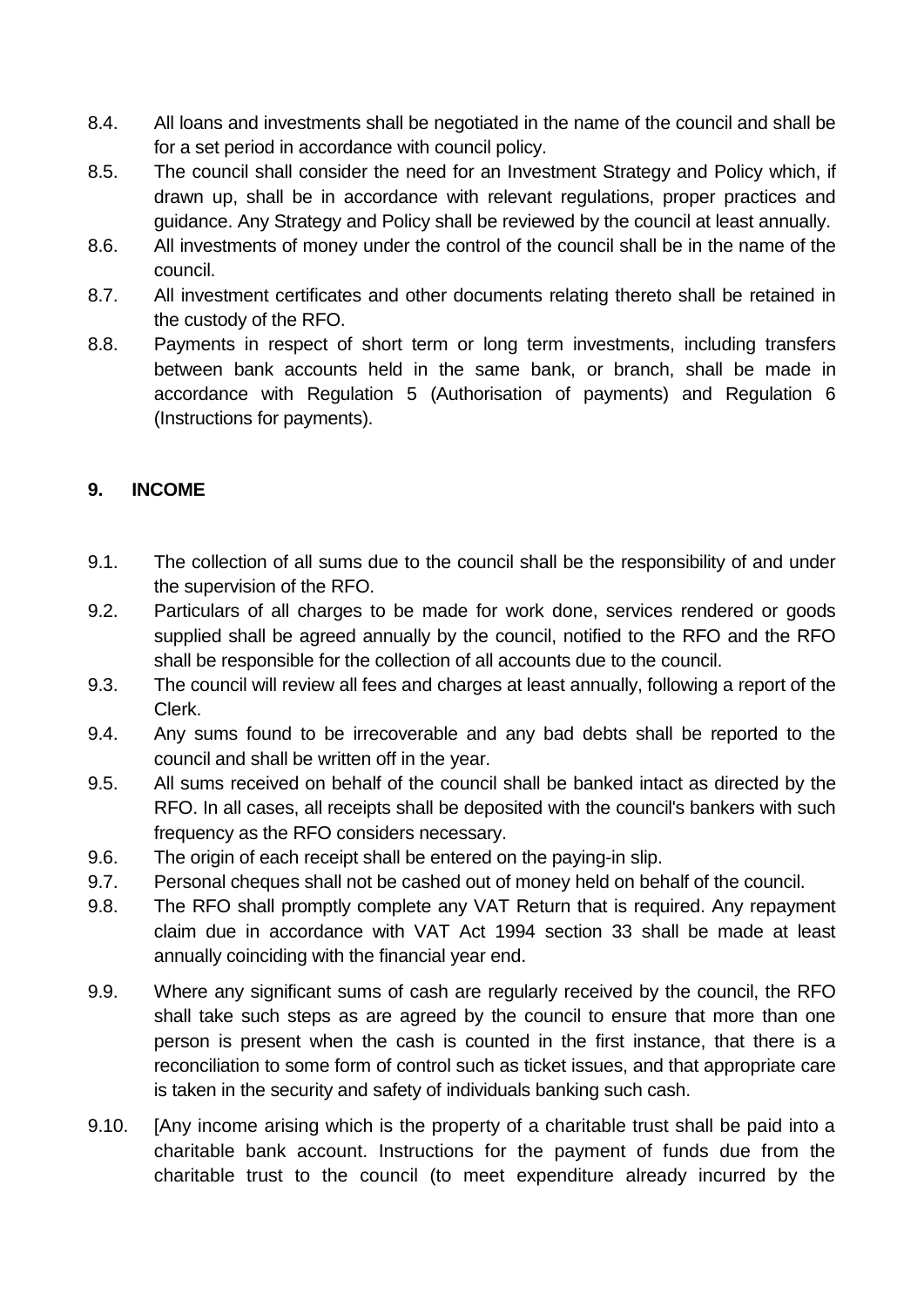authority) will be given by the Managing Trustees of the charity meeting separately from any council meeting (see also Regulation 16 below)].

# <span id="page-14-0"></span>**10. ORDERS FOR WORK, GOODS AND SERVICES**

- 10.1. An official order or letter shall be issued for all work, goods and services unless a formal contract is to be prepared or an official order would be inappropriate. Copies of orders shall be retained.
- 10.2. Order books shall be controlled by the RFO.
- 10.3. All members and officers are responsible for obtaining value for money at all times. An officer issuing an official order shall ensure as far as reasonable and practicable that the best available terms are obtained in respect of each transaction, usually by obtaining three or more quotations or estimates from appropriate suppliers, subject to any *de minimis* provisions in Regulation 11.1 below.
- 10.4. A member may not issue an official order or make any contract on behalf of the council.
- 10.5. The RFO shall verify the lawful nature of any proposed purchase before the issue of any order, and in the case of new or infrequent purchases or payments, the RFO shall ensure that the statutory authority shall be reported to the meeting at which the order is approved so that the minutes can record the power being used.

# <span id="page-14-1"></span>**11. CONTRACTS**

- 11.1. Procedures as to contracts are laid down as follows:
	- a. Every contract shall comply with these financial regulations, and no exceptions shall be made otherwise than in an emergency provided that this regulation need not apply to contracts which relate to items (i) to (vi) below:
		- i. for the supply of gas, electricity, water, sewerage and telephone services;
		- ii. for specialist services such as are provided by solicitors, accountants, surveyors and planning consultants;
		- iii. for work to be executed or goods or materials to be supplied which consist of repairs to or parts for existing machinery or equipment or plant;
		- iv. for work to be executed or goods or materials to be supplied which constitute an extension of an existing contract by the council;
		- v. for additional audit work of the external auditor up to an estimated value of £500 (in excess of this sum the Clerk and RFO shall act after consultation with the Chairman and Vice Chairman of council); and
		- vi. for goods or materials proposed to be purchased which are proprietary articles and / or are only sold at a fixed price.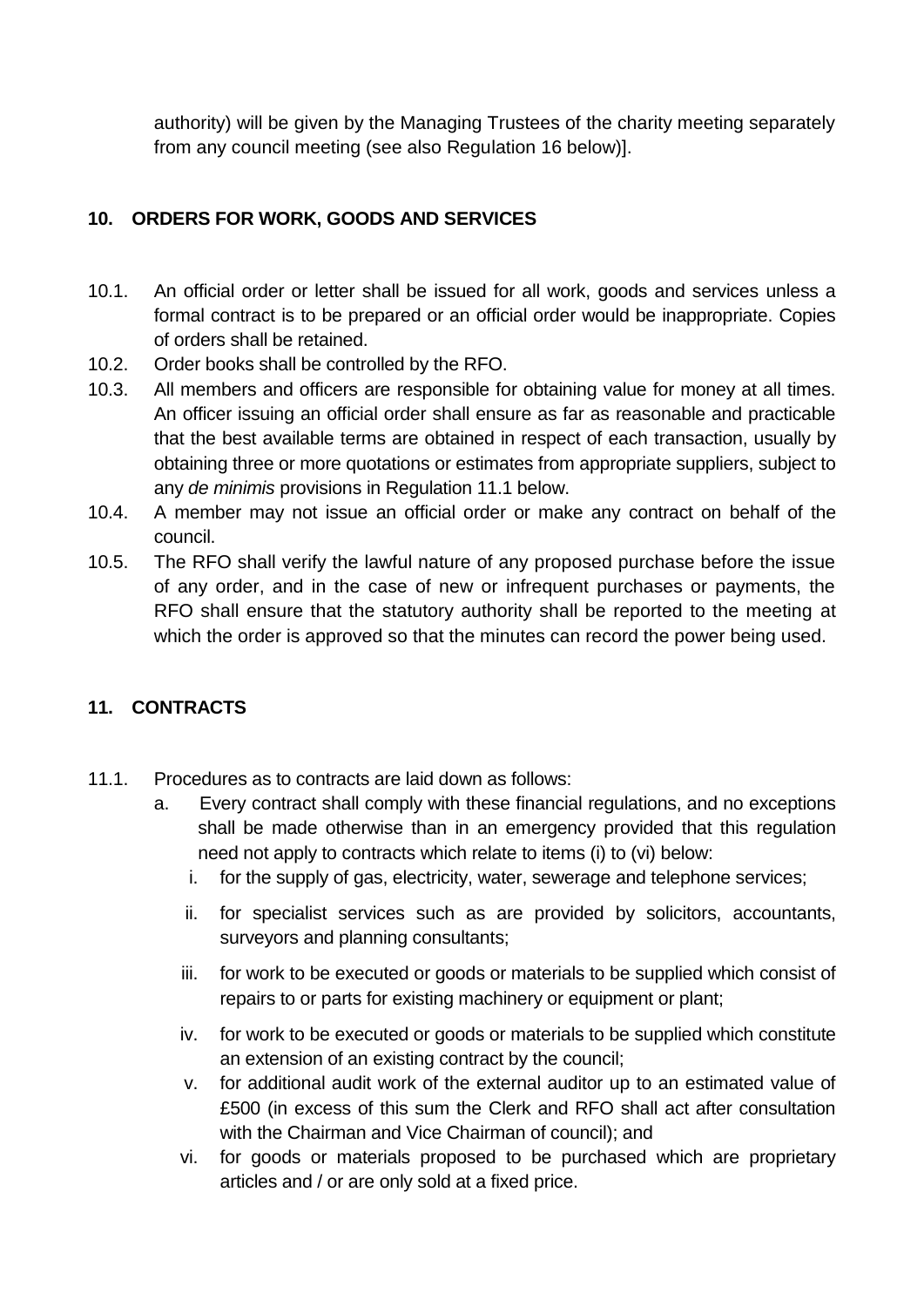- b. Where the council intends to procure or award a public supply contract, public service contract or public works contract as defined by The Public Contracts Regulations 2015 ("the Regulations") which is valued at £25,000 or more, the council shall comply with the relevant requirements of the Regulations<sup>2</sup>.
- c. The full requirements of The Regulations, as applicable, shall be followed in respect of the tendering and award of a public supply contract, public service contract or public works contract which exceed thresholds in The Regulations set by the Public Contracts Directive 2014/24/EU (which may change from time to time) $3$ .
- d. When applications are made to waive financial regulations relating to contracts to enable a price to be negotiated without competition the reason shall be embodied in a recommendation to the council.
- e. Such invitation to tender shall state the general nature of the intended contract and the Clerk shall obtain the necessary technical assistance to prepare a specification in appropriate cases. The invitation shall in addition state that tenders must be addressed to the Clerk in the ordinary course of post. Each tendering firm shall be supplied with a specifically marked envelope in which the tender is to be sealed and remain sealed until the prescribed date for opening tenders for that contract.
- f. All sealed tenders shall be opened at the same time on the prescribed date by the Clerk in the presence of at least one member of council.
- g. Any invitation to tender issued under this regulation shall be subject to Standing Orders[], <sup>4</sup> [insert reference of the council's relevant standing order] and shall refer to the terms of the Bribery Act 2010.
- h. When it is to enter into a contract of less than £25,000 in value for the supply of goods or materials or for the execution of works or specialist services other than such goods, materials, works or specialist services as are excepted as set out in paragraph (a) the Clerk or RFO shall obtain 3 quotations (priced descriptions of the proposed supply); where the value is below [£3,000] and above [£100] the Clerk or RFO shall strive to obtain 3 estimates. Otherwise, Regulation 10.3 above shall apply.
	- i. The council shall not be obliged to accept the lowest or any tender, quote or estimate.
	- j. Should it occur that the council, or duly delegated committee, does not accept any tender, quote or estimate, the work is not allocated and the council requires further pricing, provided that the specification does not change, no

<sup>1</sup> <sup>2</sup> The Regulations require councils to use the Contracts Finder website to advertise contract opportunities, set out the procedures to be followed in awarding new contracts and to publicise the award of new contracts

<sup>3</sup> Thresholds currently applicable are:

a. For public supply and public service contracts 209,000 Euros (£164,176)

b. For public works contracts 5,225,000 Euros (£4,104,394)

Based on NALC's model standing order 18d in Local Councils Explained © 2013 National Association of Local Councils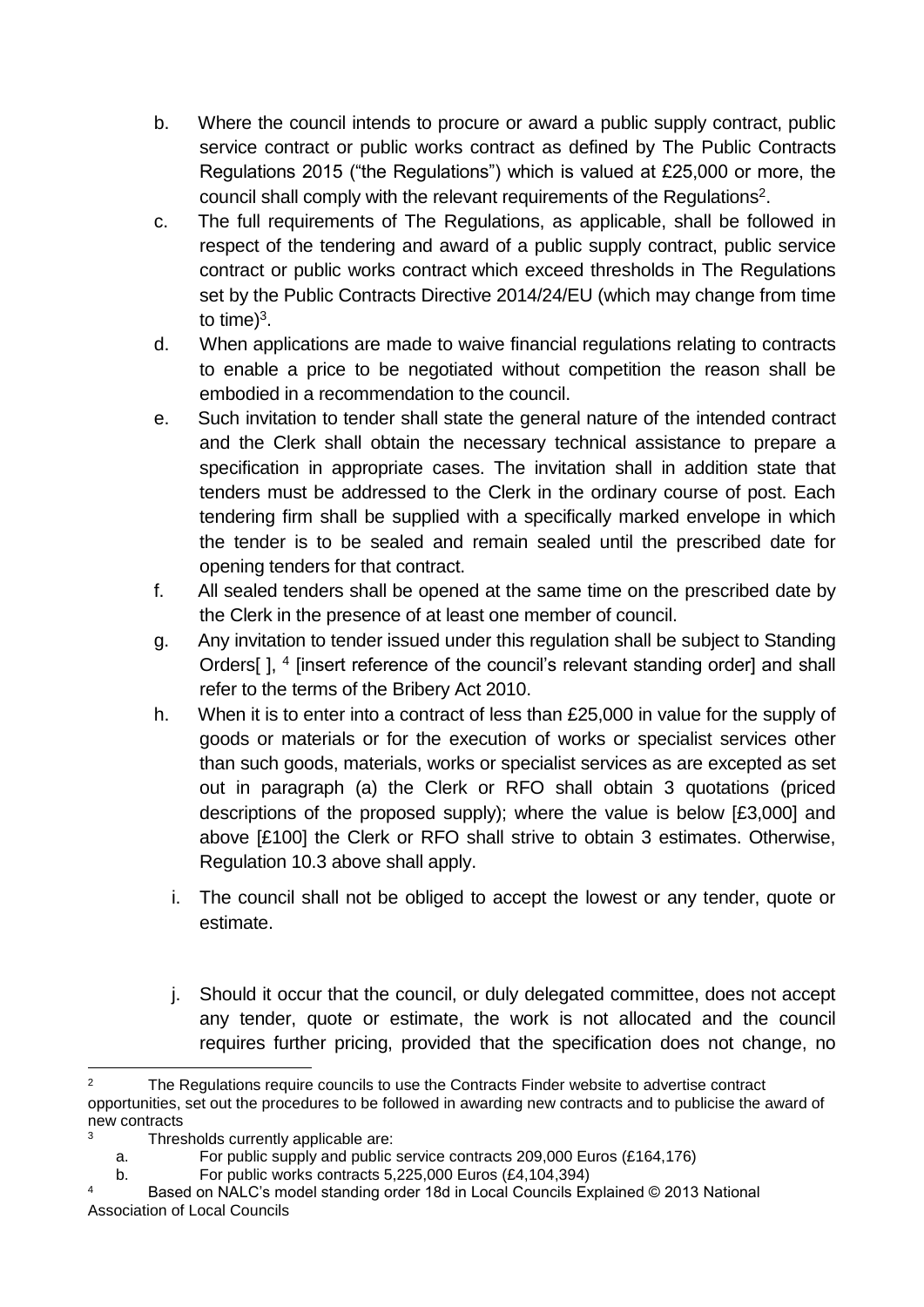person shall be permitted to submit a later tender, estimate or quote who was present when the original decision making process was being undertaken.

# <span id="page-16-0"></span>**12. [PAYMENTS UNDER CONTRACTS FOR BUILDING OR OTHER CONSTRUCTION WORKS (PUBLIC WORKS CONTRACTS)**

- 12.1. Payments on account of the contract sum shall be made within the time specified in the contract by the RFO upon authorised certificates of the architect or other consultants engaged to supervise the contract (subject to any percentage withholding as may be agreed in the particular contract).
- 12.2. Where contracts provide for payment by instalments the RFO shall maintain a record of all such payments. In any case where it is estimated that the total cost of work carried out under a contract, excluding agreed variations, will exceed the contract sum of 5% or more a report shall be submitted to the council.
- 12.3. Any variation to a contract or addition to or omission from a contract must be approved by the council and Clerk to the contractor in writing, the council being informed where the final cost is likely to exceed the financial provision.]

#### <span id="page-16-1"></span>**13. STORES AND EQUIPMENT**

- 13.1. The officer in charge of each section shall be responsible for the care and custody of stores and equipment in that section.
- 13.2. Delivery notes shall be obtained in respect of all goods received into store or otherwise delivered and goods must be checked as to order and quality at the time delivery is made.
- 13.3. Stocks shall be kept at the minimum levels consistent with operational requirements.
- 13.4. The RFO shall be responsible for periodic checks of stocks and stores at least annually.

#### <span id="page-16-2"></span>**14. ASSETS, PROPERTIES AND ESTATES**

- 14.1. The Clerk shall make appropriate arrangements for the custody of all title deeds and Land Registry Certificates of properties held by the council. The RFO shall ensure a record is maintained of all properties held by the council, recording the location, extent, plan, reference, purchase details, nature of the interest, tenancies granted, rents payable and purpose for which held in accordance with Accounts and Audit Regulations.
- 14.2. No tangible moveable property shall be purchased or otherwise acquired, sold, leased or otherwise disposed of, without the authority of the council, together with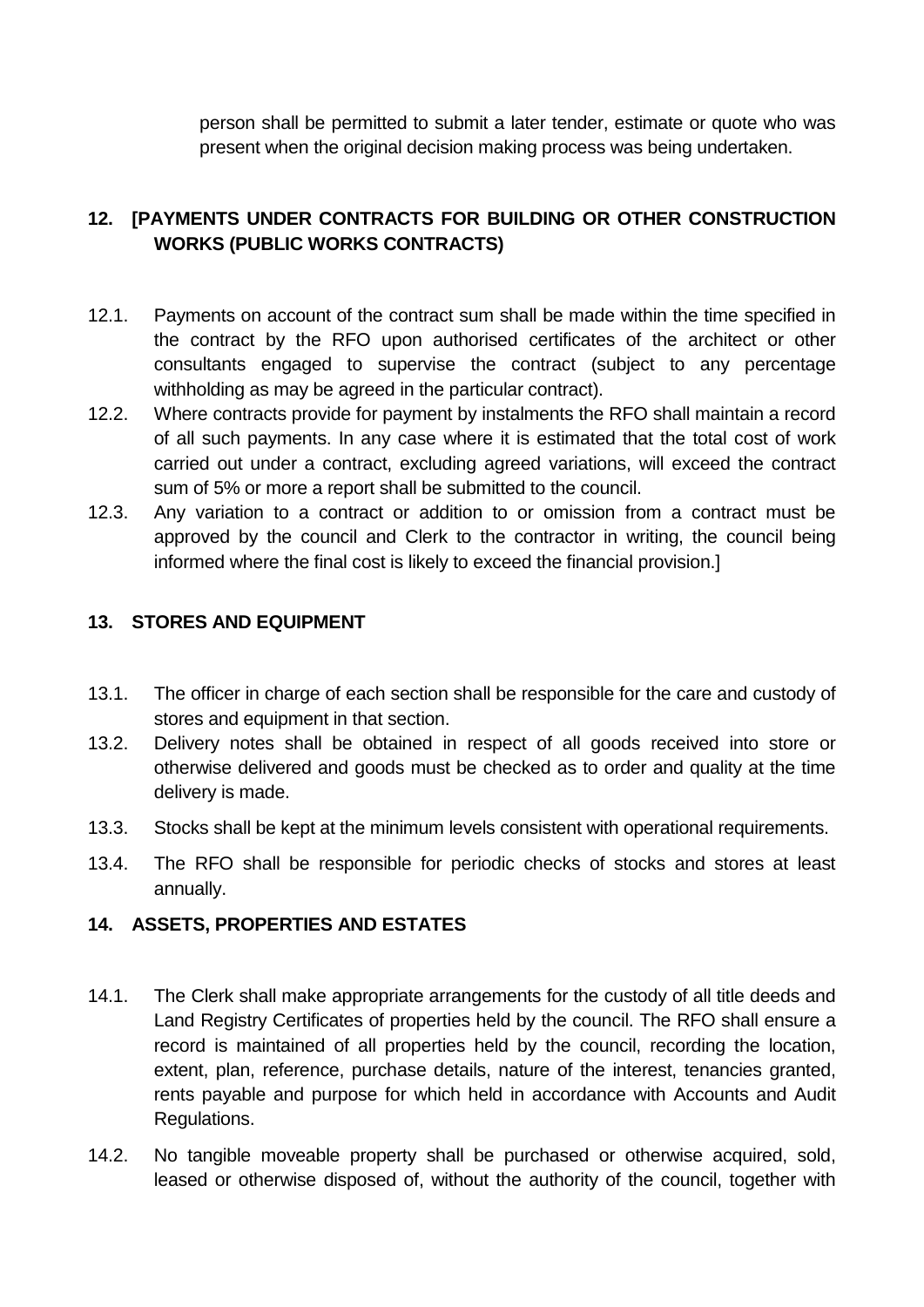any other consents required by law, save where the estimated value of any one item of tangible movable property does not exceed [£250].

- 14.3. No real property (interests in land) shall be sold, leased or otherwise disposed of without the authority of the council, together with any other consents required by law. In each case a report in writing shall be provided to council in respect of valuation and surveyed condition of the property (including matters such as planning permissions and covenants) together with a proper business case (including an adequate level of consultation with the electorate).
- 14.4. No real property (interests in land) shall be purchased or acquired without the authority of the full council. In each case a report in writing shall be provided to council in respect of valuation and surveyed condition of the property (including matters such as planning permissions and covenants) together with a proper business case (including an adequate level of consultation with the electorate).
- 14.5. Subject only to the limit set in Regulation 14.2 above, no tangible moveable property shall be purchased or acquired without the authority of the full council. In each case a report in writing shall be provided to council with a full business case.
- 14.6. The RFO shall ensure that an appropriate and accurate Register of Assets and Investments is kept up to date. The continued existence of tangible assets shown in the Register shall be verified at least annually, possibly in conjunction with a health and safety inspection of assets.

#### <span id="page-17-0"></span>**15. INSURANCE**

- 15.1. Following the annual risk assessment (per Regulation 17), the RFO shall effect all insurances and negotiate all claims on the council's insurers
- 15.2. The Clerk shall give prompt notification to the insurer of all new risks, properties or vehicles which require to be insured and of any alterations affecting existing insurances.
- 15.3. The RFO shall keep a record of all insurances effected by the council and the property and risks covered thereby and annually review it.
- 15.4. The RFO shall be notified of any loss liability or damage or of any event likely to lead to a claim, and shall report these to council at the next available meeting.
- 15.5. All appropriate members and employees of the council shall be included in a suitable form of security or fidelity guarantee insurance which shall cover the maximum risk exposure as determined [annually] by the council, or duly delegated committee.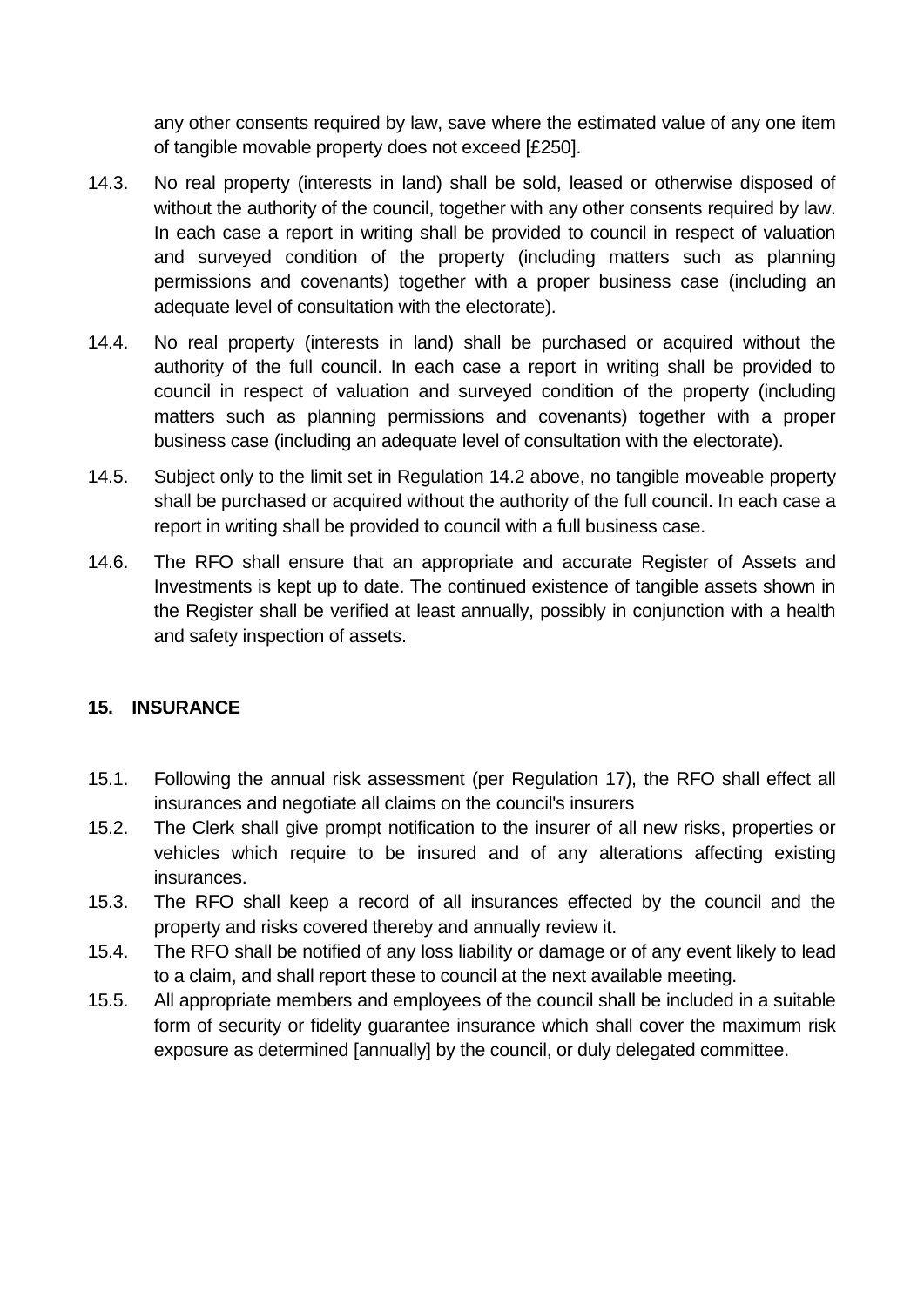#### <span id="page-18-0"></span>**16. CHARITIES**

16.1. Where the council is sole managing trustee of a charitable body the Clerk and RFO shall ensure that separate accounts are kept of the funds held on charitable trusts and separate financial reports made in such form as shall be appropriate, in accordance with Charity Law and legislation, or as determined by the Charity Commission. The Clerk and RFO shall arrange for any audit or independent examination as may be required by Charity Law or any Governing Document.

#### <span id="page-18-1"></span>**17. RISK MANAGEMENT**

- 17.1. The council is responsible for putting in place arrangements for the management of risk. The Clerk shall prepare, for approval by the council, risk management policy statements in respect of all activities of the council. Risk policy statements and consequential risk management arrangements shall be reviewed by the council at least annually.
- 17.2. When considering any new activity, the Clerk [with the RFO] shall prepare a draft risk assessment including risk management proposals for consideration and adoption by the council.

#### <span id="page-18-2"></span>**18. SUSPENSION AND REVISION OF FINANCIAL REGULATIONS**

- 18.1. It shall be the duty of the council to review the Financial Regulations of the council from time to time. The Clerk shall make arrangements to monitor changes in legislation or proper practices and shall advise the council of any requirement for a consequential amendment to these Financial Regulations.
- 18.2. The council may, by resolution of the council duly notified prior to the relevant meeting of council, suspend any part of these Financial Regulations provided that reasons for the suspension are recorded and that an assessment of the risks arising has been drawn up and presented in advance to all members of council.

#### **Notes to the Model.**

Stated dates or months may be changed to suit local circumstances.